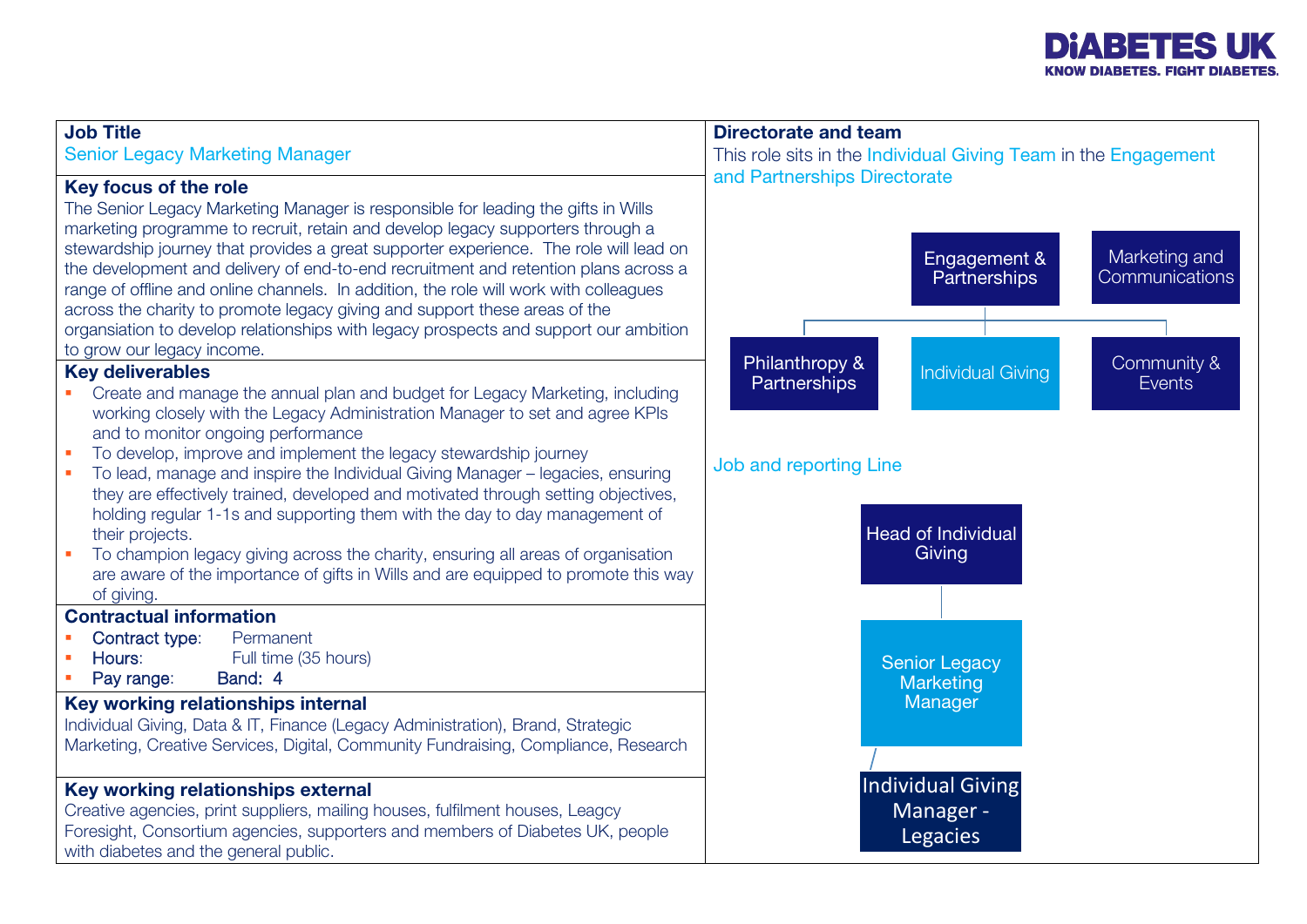

All jobs at Diabetes UK are based on our competency framework called the What-How Framework. In the following sections we've listed:

- the key activities you'll undertake (the What) and
- the skills, knowledge, experience and behaviours you need to be successful in this role (the How).

When applying, focus on the bullet points that are **bold and marked with (S)** only. We will use these elements for shortlisting purposes.

## Key activities – What you need to do

| <b>Setting and delivering strategy</b> |                                                                                                                                                                                                                    | <b>Managing and developing</b> |                                                                                                                                                                  | <b>Improving delivery</b>                                                                                                                                                                                                                          |                                                                                                                                                                               | <b>Collaborating with colleagues</b>                                                 |                                                                                                                                                                                                                                                                                                                                       |
|----------------------------------------|--------------------------------------------------------------------------------------------------------------------------------------------------------------------------------------------------------------------|--------------------------------|------------------------------------------------------------------------------------------------------------------------------------------------------------------|----------------------------------------------------------------------------------------------------------------------------------------------------------------------------------------------------------------------------------------------------|-------------------------------------------------------------------------------------------------------------------------------------------------------------------------------|--------------------------------------------------------------------------------------|---------------------------------------------------------------------------------------------------------------------------------------------------------------------------------------------------------------------------------------------------------------------------------------------------------------------------------------|
| and objectives                         |                                                                                                                                                                                                                    | <b>others</b>                  |                                                                                                                                                                  |                                                                                                                                                                                                                                                    |                                                                                                                                                                               |                                                                                      |                                                                                                                                                                                                                                                                                                                                       |
|                                        | Set the strategic direction of the<br>Legacy Marketing team in line<br>with the wider Individual Giving<br>and organisational strategies. (S)                                                                      | 4.                             | Manage, inspire and develop the<br>Individual Giving Manager -<br>Legacies. Setting objectives,<br>holding 1-1s, and providing<br>support and guidance to enable | 6.                                                                                                                                                                                                                                                 | Work closely with our agencies<br>and suppliers ensuring the Legacy<br>Marketing team establish and<br>maintain effective working<br>relationships that ultimately            | 9.                                                                                   | <b>Ensure the Legacy Marketing</b><br>team build collaborative ways of<br>working with other teams and<br>directorates to ensure our plans<br>and activities including the                                                                                                                                                            |
|                                        | 2. Create and manage the Legacy<br>Marketing expenditure budget and<br>corresponding plan taking an agile<br>approach to ensure KPIs are met.                                                                      | 5.                             | them to achieve their objectives<br>and develop their skills and<br>experience. (S)<br>Support the Individual Giving                                             |                                                                                                                                                                                                                                                    | enhance the content and delivery<br>our legacy offering including a<br>direct relationship with Legacy<br>Foresight in partnership with the<br>Legacy Administration Manager. |                                                                                      | Legacy Events Programme are<br>understood and are delivered to<br>a high quality with the<br>appropriate level of<br>organisational awareness and<br>coordination (S)<br>10. Effectively communicate with<br>relevant stakeholders and<br>dependencies to ensure legacy<br>marketing requirements are<br>understood to facilitate the |
|                                        | 3. Work closely with the Legacy<br>Administration Manager who<br>manages the legacy income<br>budget in order to build an<br>understanding of legacy income<br>forecasting to support<br>organisational reporting. |                                | Manager - Legacies, to work with<br>regional colleagues to promote<br>legacy giving, providing materials<br>and training as appropriate to<br>generate leads.    | 7.                                                                                                                                                                                                                                                 | Identify any gaps in the Legacy<br>Marketing programme and work<br>with key stakeholders to develop,<br>test, and evaluate any new<br>product development.                    |                                                                                      |                                                                                                                                                                                                                                                                                                                                       |
|                                        |                                                                                                                                                                                                                    |                                | 8.                                                                                                                                                               | <b>Ensuring the Legacy Marketing</b><br>team have documented<br>processes, procedures and ways<br>of working both internally and<br>externally to enable key<br>stakeholders and suppliers to<br>effectively deliver a great legacy<br>experience. |                                                                                                                                                                               | successful implementation of<br>activities and projects associated<br>with legacies. |                                                                                                                                                                                                                                                                                                                                       |